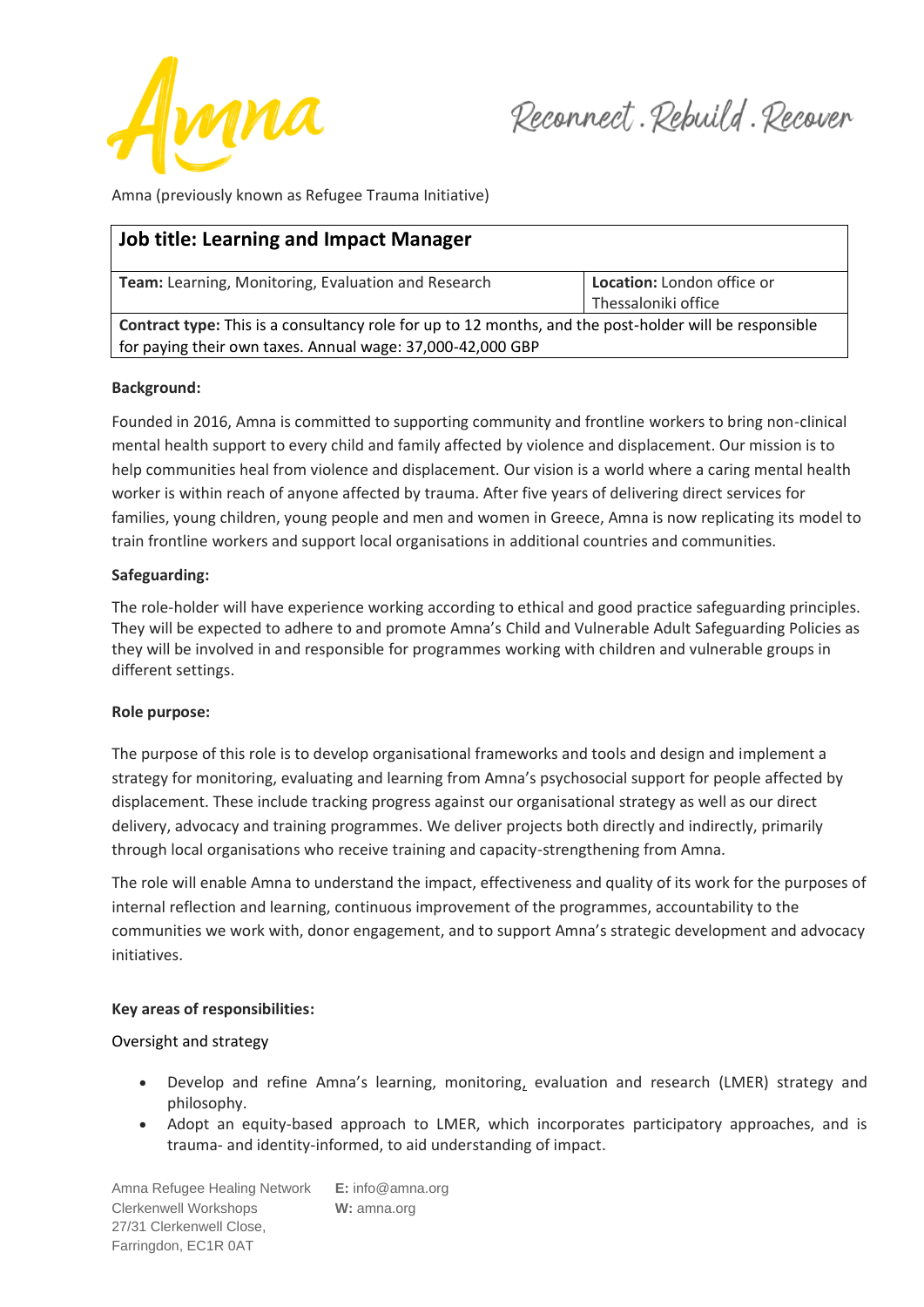- Manage different workstreams and relationships with various internal and external stakeholders including volunteers and consultants.
- Manage available resources for LMER.
- Support information and knowledge management as appropriate.
- Support overall strategic planning and development.

Impact, Monitoring and Evaluation

- Support the development of organisational and programmatic theories of change and frameworks to ascertain the impact of our work.
- Design, test and refine effective data collection tools and systems, suitable to the needs of programmes and participants.
- Work with teams to incorporate monitoring, evaluation and learning processes into programme design and delivery.
- Conduct and support monitoring and evaluation of Amna's strategy, operations and programmes including administrative, logistical and project management support.
- Build and maintain good working relationships with organisational and programme partners and be a key point of contact for monitoring, learning and research activities.
- Train / induct staff, partners and volunteers on Amna's approach to LMER, which includes equitybased evaluation.
- Train and support Amna staff and partners in data collection.

#### Learning

- Support Amna teams to engage in continuous learning, reflection, and documentation -- creating systems as necessary.
- Capture learning from programmes to inform programme development, strategic planning, donor reporting and understanding of impact.
- Lead on complex donor reporting and generation of monitoring and evaluation elements of funding proposals.
- Prepare reports for Amna's Board and external audiences as required.
- Contribute to advocacy and research reports as needed.

# Research

- Work closely with Amna's senior leadership team (SLT) to design and conduct research tasks which inform our strategic, programming and advocacy efforts. This may include conducting desk reviews, writing research briefs, managing research collaborations with external consultants.
- Design internal studies and research related to programmes and the wider organisation (e.g. internal assessment for organisational strategy development, staff surveys, and needs assessments).
- Commission and manage research collaborations with external researchers to deepen understanding of organisational impact. Act as key liaison between Amna's research partners/collaborators and the Amna team and relevant partners.
- Respond to research initiatives as they arise (such as external consultancies).

# Data management

- Manage high quality data collection and storage by Amna and partner staff on project indicators.
- Manage maintenance of accurate, up-to-date, and secure databases.
- Manage management of the attendance database, liaising with database developer as needed.
- Manage design of data collection, analysis and storage systems as required.
- Ensure high standards of responsible data handling and adherence to GDPR.
- Manage consultants and employees as required.

Amna Refugee Healing Network **E:** info@amna.org Clerkenwell Workshops **W:** amna.org 27/31 Clerkenwell Close, Farringdon, EC1R 0AT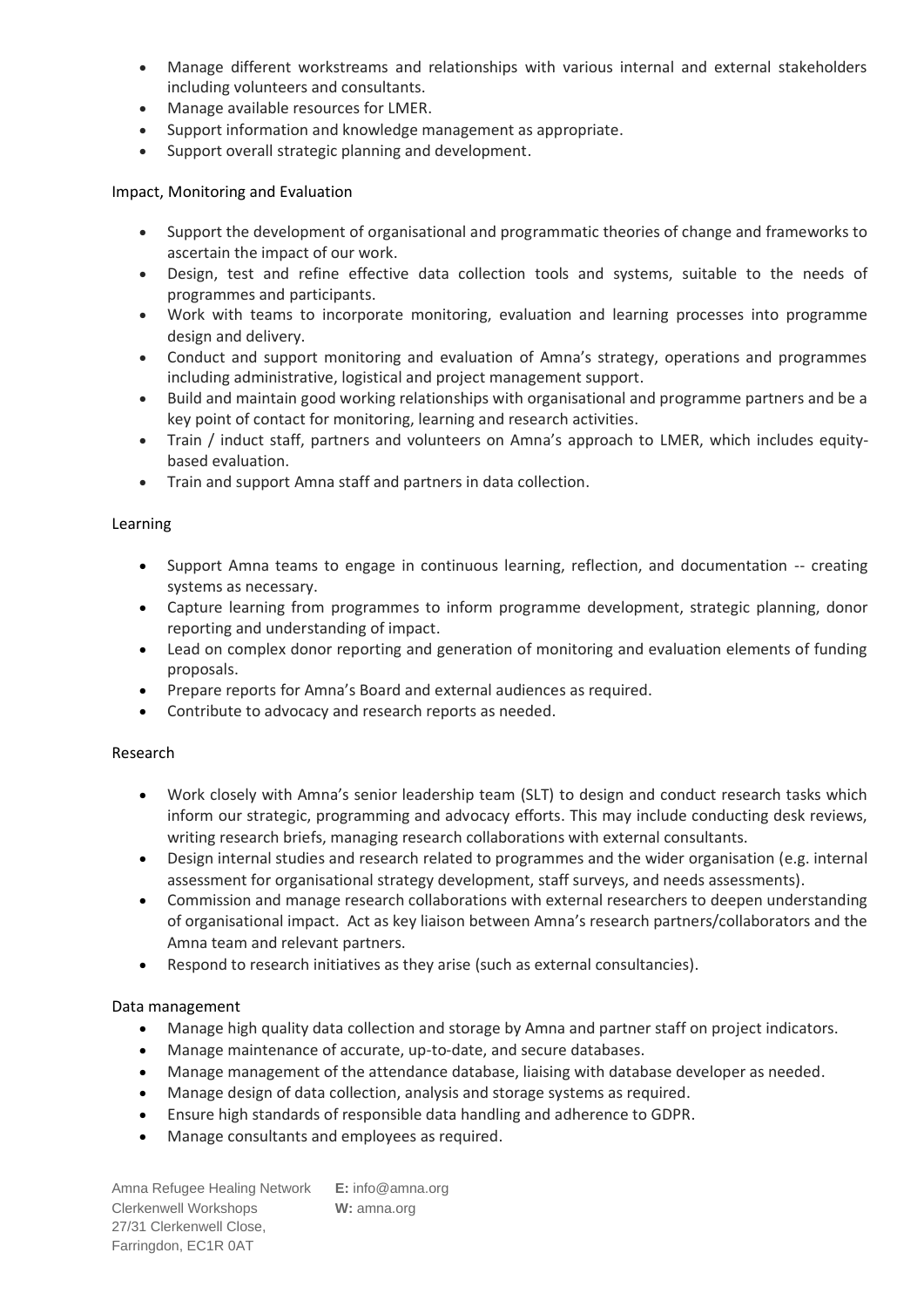#### External communications and reporting

- Produce reports on programme progress, outcomes and impact (e.g. to donors), collaborating with colleagues as required.
- Support the creative and innovative dissemination of findings and insights from programmes.

Administrative and other support

- Uphold Amna's values with communities, staff, partners, donors and official bodies.
- Other tasks related to the role, with mutual agreement.

# **Qualifications and Experience:**

- A minimum of 7-10 years of experience in Impact Assessment/ Learning, Monitoring & Evaluation/Research/Information and Knowledge Management and Data Management in the I/NGO sector.
- Excellent writing and presentation skills.
- Excellent data analysis skills (Quantitative and Qualitative).
- Excellent information management skills.
- Excellent research skills.
- Excellent project management skills.
- Experience designing and implementing data collection methods (Questionnaires, interviews, focus group discussions etc.).
- Experience in working across multiple countries.
- Excellent understanding of responsible data policies and GDPR, and discretion with confidential and sensitive data.
- Ability to self-motivate, effectively prioritise, and to work independently and proactively with minimal supervision (this role will be based in the UK or Greece).
- Excellent written and oral communication skills in English required, including report development, writing and editing.
- Demonstrable attention to detail, ability to follow procedures, meet deadlines and work independently and cooperatively with team members.
- Knowledge and experience of refugee rights, international early childhood development, youth work, psychosocial approaches and social and emotional learning is an advantage.
- Computer literate with a high degree of proficiency and productivity, especially in Microsoft Excel, Word, and Powerpoint.
- Able to think on an analytical and conceptual level.
- Experience managing consultants and volunteers.
- Innovative, solution-orientated, and innovative.
- Flexible and adaptable attitude.
- Passionate about the mission of Amna and aligned with our values.
- Able to travel to countries in which we operate periodically.

# **Preferred**

- Experience working in the humanitarian sector, and/or for a start-up or grassroots organisation.
- Experience working in a multiorganisational team (international and national partners).